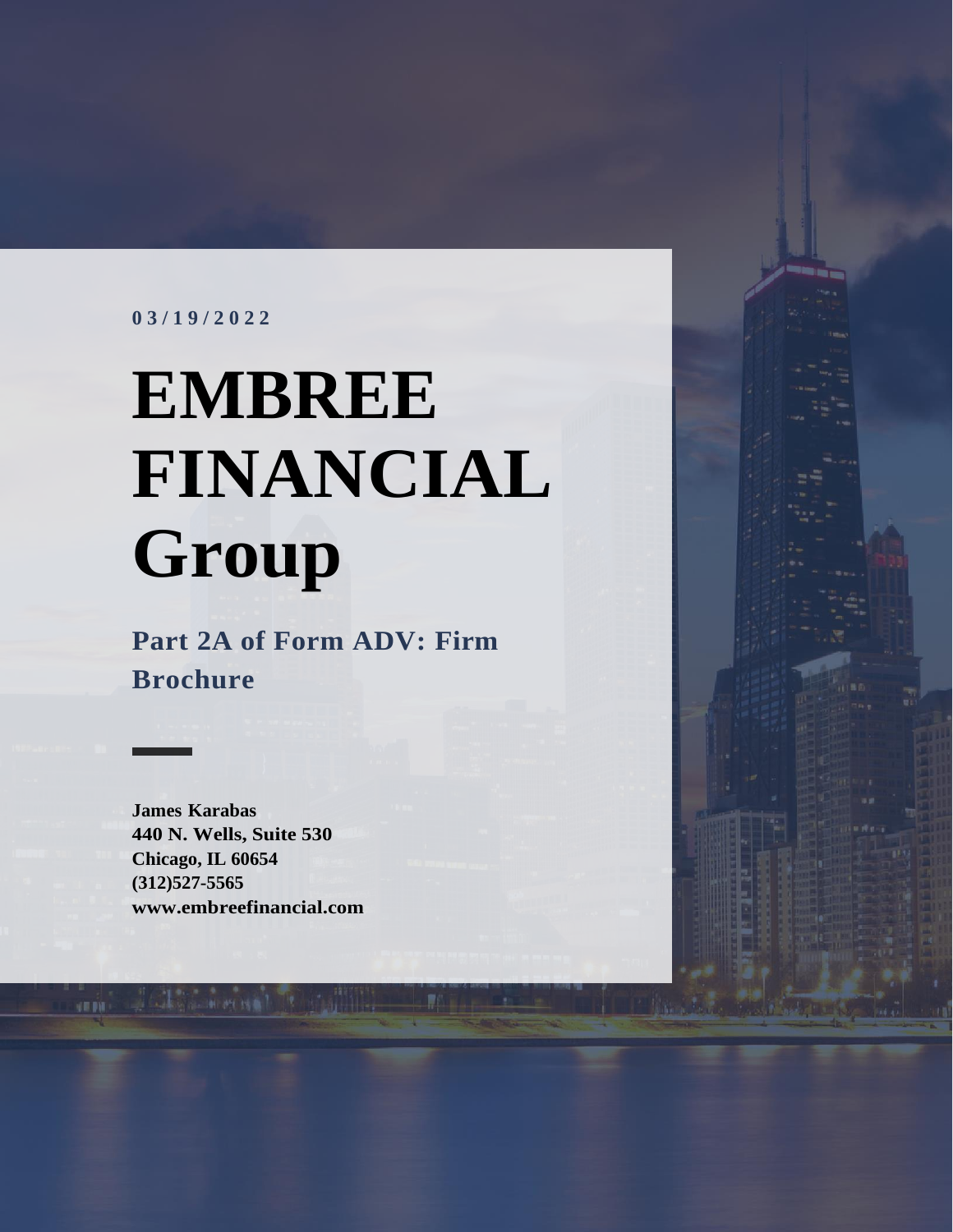

2022

#### <span id="page-1-0"></span>**Material Changes**

The Material Changes section of this brochure will be updated annually when material changes occur since the previous release of the Firm Brochure. This year's brochure amends Item 9 to show a recent SEC action as it relates to EMBREE FINANCIAL Group.

#### **Table of Contents**

| Code of Ethics, Participation or Interest in Client Transactions, and Personal Trading 4 |  |
|------------------------------------------------------------------------------------------|--|
|                                                                                          |  |
|                                                                                          |  |
|                                                                                          |  |
|                                                                                          |  |
|                                                                                          |  |
|                                                                                          |  |
|                                                                                          |  |
|                                                                                          |  |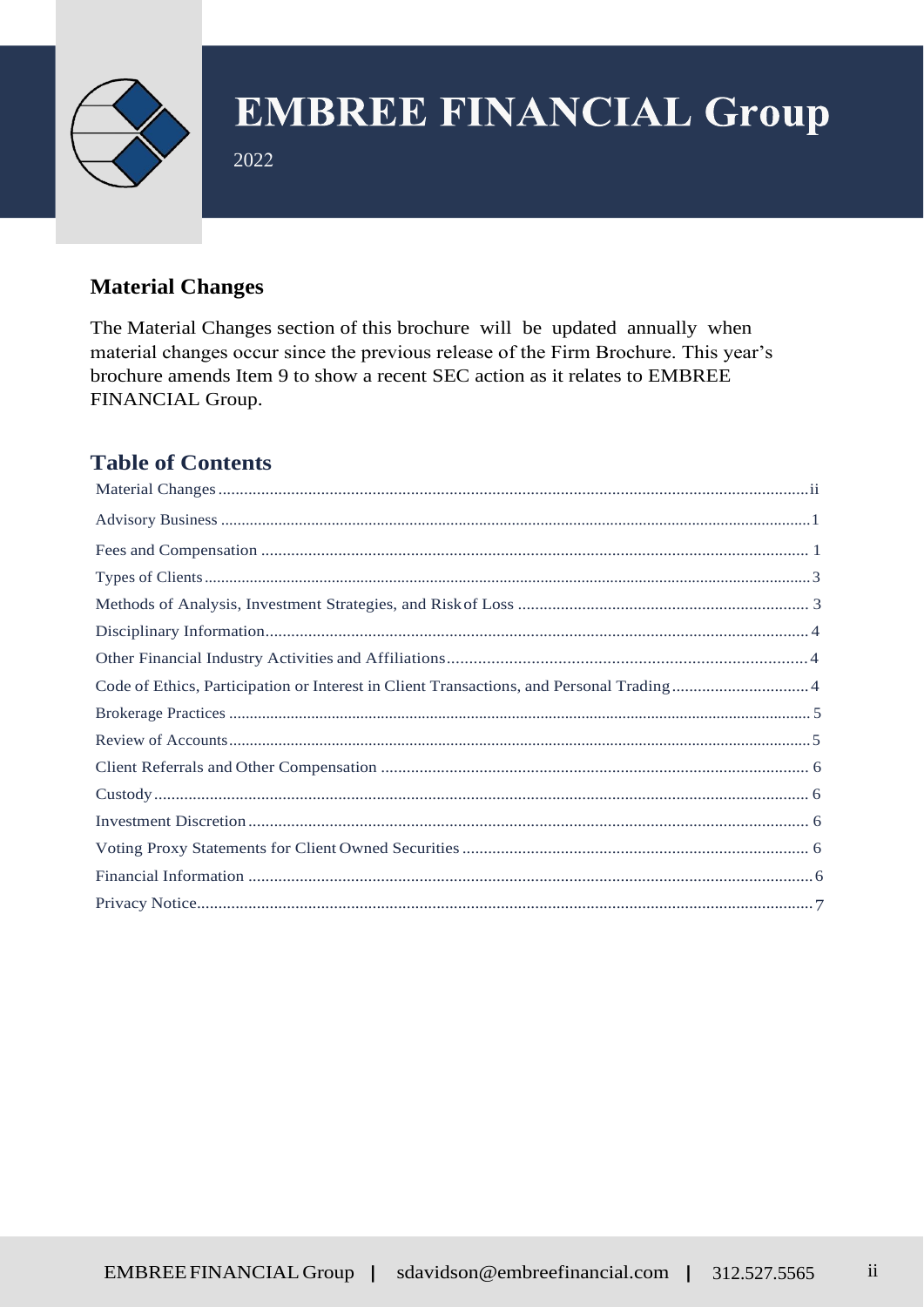

Part 2A of Form ADV

#### <span id="page-2-0"></span>**Advisory Business**

EMBREE FINANCIAL Group wasfounded in 1994 to provide holistic, fee-based financial planning, investment management and retirement plan consulting to both individuals and institutions. Paul M. Embree is the Principal Owner and owns 100% of EMBREE FINANCIAL Group.

EMBREE FINANCIAL Group provides investment supervisory services, such as financial planning, retirement planning, discretionary investment management, ongoing portfolio reporting, including statements and portfolio analytics. The firm also advises clients on matters not involving securities, such as cash flow analysis, taxation, education funding, trust structure, and insurance. As of December 31st, 2021, EMBREE FINANCIAL Group manages approximately \$737,962,060 throughout 616 Private Wealth Management Relationships (discretionary) and \$1,063,664,091 throughout 100 Institutional Relationships (nondiscretionary).

Wealth Management service is provided through consultation with clients, which may include the following: determination of financial objectives, identifying financial challenges, cash flow management, tax planning, insurance review, investment management, education funding, retirement planning, and estate planning.

The Retirement Plan Services division of EMBREE FINANCIAL Group provides core consulting services to both public and private corporations offering defined benefit and defined contribution plans to their employees. The range of services provided by EMBREE FINANCIAL Group to its retirement plan clients includes plan governance and fiduciary oversight, Investment Policy Statements, regular plan level

reviews, ongoing investment selections and management, employee education and advice, and quarterly participant communication. EMBREE FINANCIAL Group specializes in creating customized investment strategies that reflect each client's goals. These goals and objectives are documented in our client relationship management system. Investment Policy Statements may be created that reflect those stated goals and objectives. A client may place restrictions on the strategies to be used in their portfolio, and the characteristics of assets to be held in their portfolio.

EMBREE FINANCIAL Group makes investment decisions for clients as a fiduciary, with limited power of attorney. Other professionals (e.g., lawyers, accountants, insurance agents, etc.) are engaged directly by the client on an as-needed basis. Conflicts of interest will be disclosed to the client in the unlikely event they should occur.

The initial meeting, which may be by telephone, is free of charge and is considered an exploratory interview to determine the extent to which financial planning and investment management may be beneficial to the client.

#### <span id="page-2-1"></span>**Fees and Compensation**

EMBREE FINANCIAL Group bases its fees on a percentage of assets under management, hourly charges and/or fixed fees (not including subscription fees). Financial plans are priced according to the degree of complexity associated with the client's situation and amount of time required to service the client in a high-quality manner. Although most commissions are fixed, ongoing management fees are NEGOTIABLE based on factors highlighted above. Investment management fees are billed quarterly, in ADVANCE. Invoices are sent and fees are deducted at the beginning of the three-month period for which the work is to be done.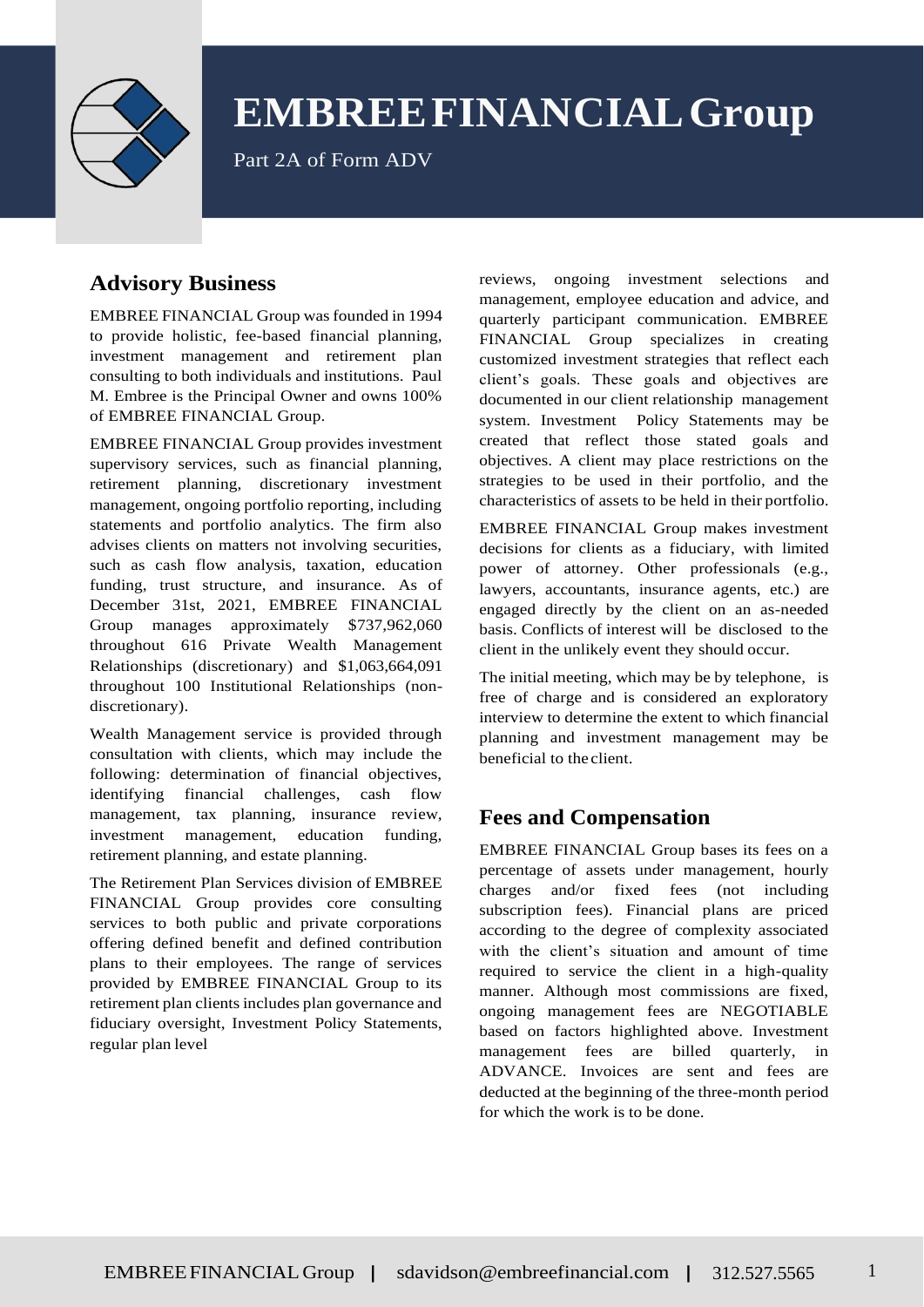

Part 2A of Form ADV

Payment in full is expected upon invoice presentation. Fees are usually deducted from designated client account(s) to facilitate billing. The client must consent in advance to a direct debit to their investment account. A customary schedule for wealth management clients would be as follows:

| \$0-\$999,999             | 1.00%    |
|---------------------------|----------|
| \$1,000,000-\$1,999,999   | $0.90\%$ |
| \$2,000,000 - \$2,999,999 | 0.80%    |
| \$3,000,000 and above     | 0.70%    |

This schedule encompasses the broad scope of services and holistic approach provided by EMBREE FINANCIAL Group. At times, the firm will charge extra for Financial Planning, Divorce Consulting Services and certain Active Management Strategies outside the normal scope of EMBREE FINANCIAL Group's investment philosophy depending on the complexity of the case and amount of time required to produce the desired output. Although a fee schedule is employed in most cases, fees may be negotiated based on level of services provided and amount of assets involved. In some circumstances, a Retainer Agreement is executed in lieu of an Advisory Service Agreement when it is more appropriate to work on a fixed-fee basis for a limited period of time. Fees for retainer services will typically apply to both Financial Planning Services and Divorce Consulting Services and are NEGOTIABLE based on the complexity of the case.

Incentive Fees: In some cases, clients may request an incentive fee structure for their account. In such cases, EMBREE FINANCIAL Group will provide the client with options and customize an incentive fee structure in line with the client's wishes.

EMBREE FINANCIAL Group will only engage in an incentive fee relationship with the client if the client meets the following requirements:

1. The client has \$750,000 or more under management at EMBREE FINANCIAL Group, or:

2. If the client has a net worth of more than \$1,500,000 at the time the relationship is entered into.

Fees charged for Retirement Plan Services are customized for each plan and may vary depending on complexity and level of services provided. Fees may be asset-based, paid entirely by participants, flat fee-based, paid by plan sponsor, or a combination of the two. Most proposed fee schedules provide a menu of services available, include pricing, and allow the client to select how, and for what they choose to pay. Management fees are typically debited from client accounts at the beginning of each quarter based upon the account's balance on the last day of the previous quarter. Management fees do not include transaction charges, which are charged by the custodian and incurred by the client. EMBREE FINANCIAL Group, at its sole discretion, may waive its minimum fee and/or charge a lesser investment advisory fee based upon certain criteria (e.g., historical relationship, type of assets, anticipated future earning capacity, anticipated future additional assets, dollar amounts of assets to be managed, related accounts, account composition, negotiations with clients, etc.). Any client of EMBREE FINANCIAL Group who wishes to terminate service provided by the Applicant may do so at any time. Written notification of the termination is requested but not required. Any termination of managed accounts is subject to the quarterly fee, in effect at the time of cancellation. Clients have the right to terminate the service contract without penalty within five (5) business days after entering into this agreement. Custodians such as Charles Schwab, Fidelity, or TD Ameritrade may charge transaction fees on purchases or sales of certain mutual funds and exchange-traded funds. These transaction charges are usually small and incidental to the purchase or sale of a security.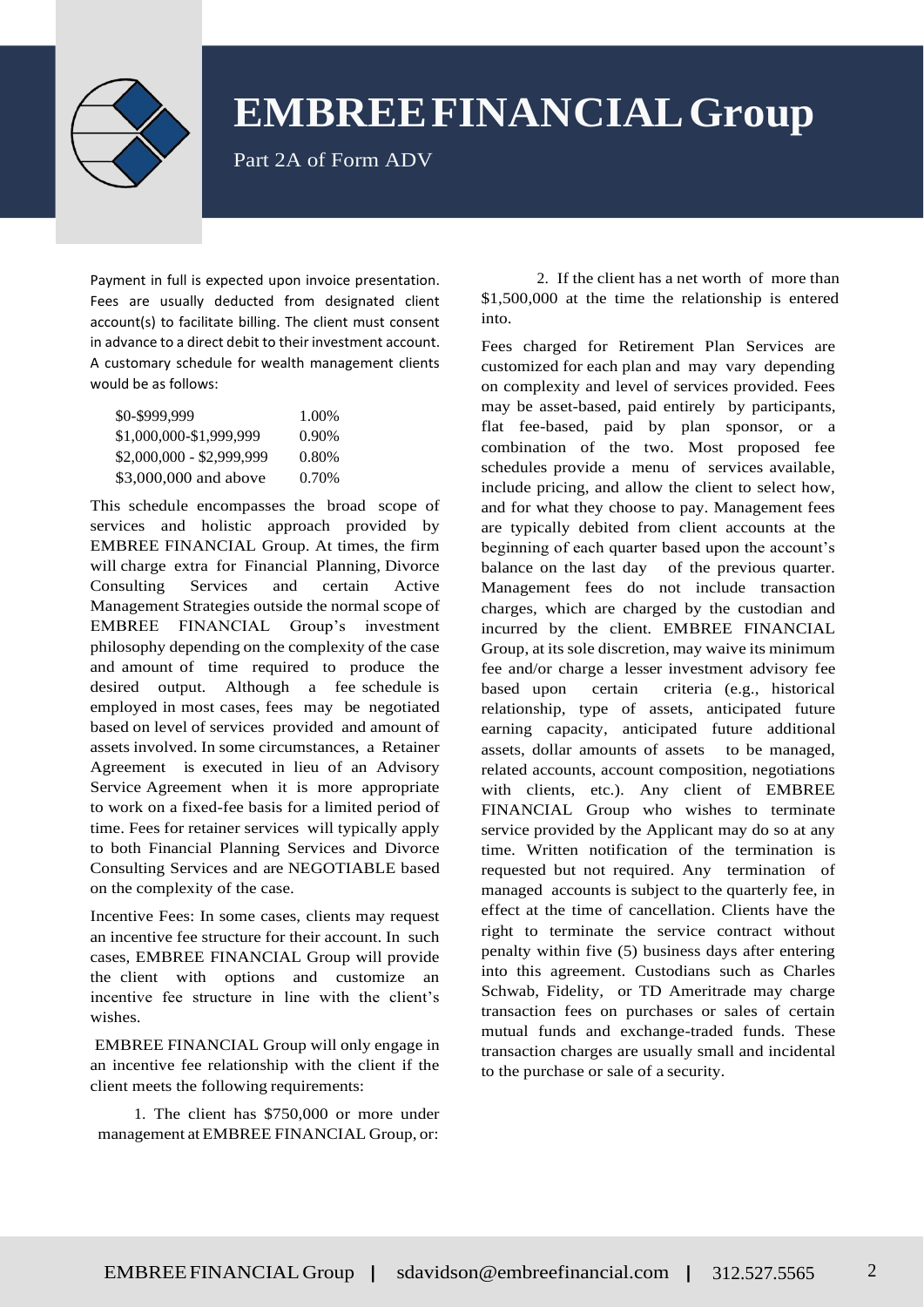

Part 2A of Form ADV

The selection of the security is more important than the nominal fee that the custodian charges to buy or sell the security.

Mutual funds generally charge a management fee for their services as investment managers. The management fee is called an expense ratio. For example, an expense ratio of 0.50 means that the mutual fund company charges one half of one percent (0.5%) for their services. These fees are in addition to the ongoing fees paid to EMBREE FINANCIAL Group.

Performance figures quoted by mutual fund companies in various publications are after their fees have been deducted.

EMBREE FINANCIAL Group reserves the right to stop work on any account that is more than 120 days overdue. In addition, EMBREE FINANCIAL Group reserves the right to terminate any financial planning engagement where a client has willfully or purposely concealed information relevant to their financial situation.

Fees charged by EMBREE FINANCIAL Group are typically asset-based, not performance-based, because clients are better served with this structure. In a rare case where a client prefers a performancebased structure, such an arrangement will be negotiated directly and properly documented.

<span id="page-4-0"></span>In cases where EMBREE FINANCIAL Group recommends a private placement and the client invests in such, EMBREE FINANCIAL Group will charge a fee on those assets in one of two ways. If the investment is valued quarterly and that value is available to EFG, then the client will be billed on the market value. In cases where quarterly market valuations are not available, then the client will be billed on the amount of money committed to the private investment. In both cases, the details will be described in the fee section of the EMBREE FINANCIAL Group client service agreement.

#### **Types of Clients**

EMBREE FINANCIAL Group generally provides investment advice to individuals/families, banks or thrift institutions, investment companies, pension and profit sharing plans, trusts, estates, or charitable organizations, corporations or business entities.

Client relationships vary in scope and length of service. Generally speaking, EMBREE FINANCIAL Group account minimums are \$500,000 of investible assets, which typically equates to an annual fee of \$5,000, although in certain cases this minimum is waived.

#### <span id="page-4-1"></span>**Methods of Analysis, Investment Strategies, and Risk ofLoss**

Investment and securities analysis includes fundamental analysis, technical analysis, and cyclical analysis. Fundamental analysis is a method of equity analysis regarding a company's underlying earnings, expenses, assets and liabilities. This value is then compared to the current price of the company's security to determine whether to purchase, sell or hold the security. Technical analysis is a form of statistical analysis surrounding market activity, such as past prices and trading volumes. Technical analysis is not attempting to measure a security's current value, but instead it seeks to identify patterns that can predict future activity for that security. Cyclical analysis is a form of fundamental analysis that bases investment decisions on the different stages of an economic cycle and the potential strength of that industry at a given time.

EMBREE FINANCIAL Group employs numerous tools and sources to conduct these analyses, including advanced performance metrics, corporate filings, performance modeling software, corporate rating services, timing services, annual reports, prospectuses, filings with the Securities and Exchange Commission, and company press releases.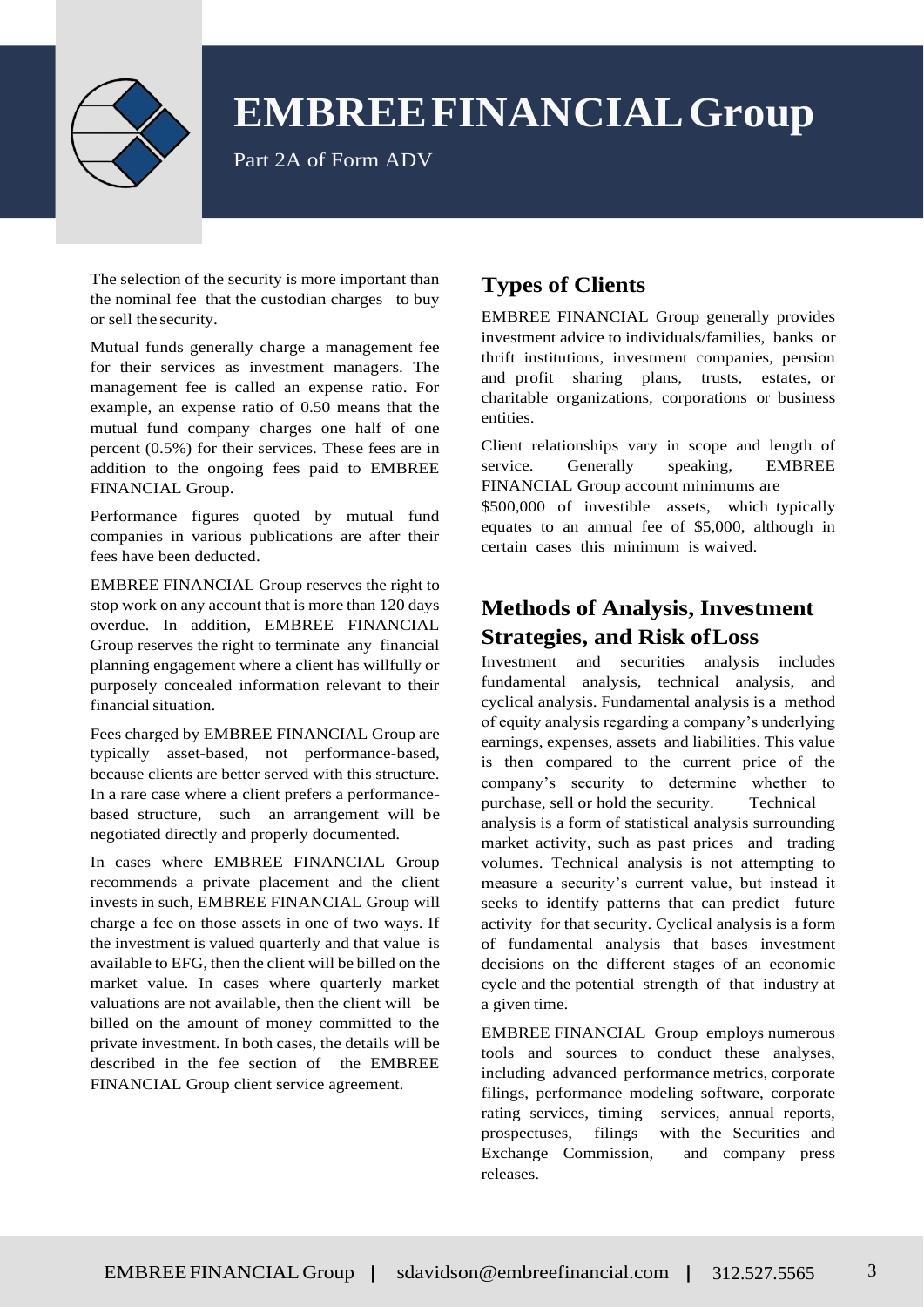

Part 2A of Form ADV

Additionally, investment opinions and positions are formed through the ongoing education, information analysis, and unique market scrutiny of the EMBREE FINANCIAL Group team. The EMBREE FINANCIAL Group team constantly evaluates the markets in a distinct fashion, producing inimitable data and outlooks aimed at better serving the firm's clients. Other sources include Morningstar, Charles Schwab & Company, Bloomberg and numerous other online information providers. Assets are invested primarily in no-load mutual funds, exchange- traded funds and individual securities. Additionally, when appropriate, EMBREE FINANCIAL Group will work with the client to invest in limited partnerships for alternative investments such as hedge funds, private equity, and real estate. Security types may include, but are not limited to, the following: equities (stocks), warrants, corporate debt securities, commercial paper, certificates of deposit, municipal securities, investment company securities (i.e., mutual funds), U. S. government securities, corporate bonds, options contracts, futures contracts, and interests in partnerships. Initial public offerings (IPOs) are not available through EMBREE FINANCIAL Group. Clients should be advised that all investments involve risk of loss, which includes loss of principle and a reduction in earnings. Additionally, investors face the followingrisks:

- Interest rate risk
- Market risk
- Inflation risk
- Currency risk
- Reinvestment risk
- Business risk
- Liquidity risk
- $\bullet$  Financial risk

<span id="page-5-0"></span>EMBREE FINANCIAL Group manages each portfolio in a manner consistent with its appropriate level of risk, as determined by the client.

#### **Disciplinary Information**

In 2021, EMBREE FINANCIAL Group submitted an Offer of Settlement ("Offer") to the Securities and Exchange Commission ("Commission") and, the Commission has accepted, for which EMBREE FINANCIAL Group has consented to an Order to pay a monetary penalty, agreed to a Cease-and-Desist Order, and is censured by the Commission based upon the firm's failure to promptly file and deliver to clients a required regulatory filing.

#### <span id="page-5-1"></span>**Other Financial Industry Activities and Affiliations**

Neither EMBREE FINANCIAL Group nor its representatives are registered as, or have pending applications to become, a broker/dealer or a representative of a broker/dealer.

Similarly, neither EMBREE FINANCIAL Group nor its representatives are registered as, or have pending applications to become either a Futures Commission Merchant, Commodity Pool Operator, or Commodity Trading Advisory or an associated person of the foregoing entities.

EMBREE FINANCIAL Group does not select other investment advisers for the client.

#### **Code of Ethics, Participation of Interest in Client Transactions, and Personal Trading**

EMBREE FINANCIAL Group has adopted a Code of Ethics that directs staff conduct. The Code of Ethics is centered on fiduciary responsibility to clients, staff security transactions, and conflicts of interest. The Code of Ethics includes the following principles: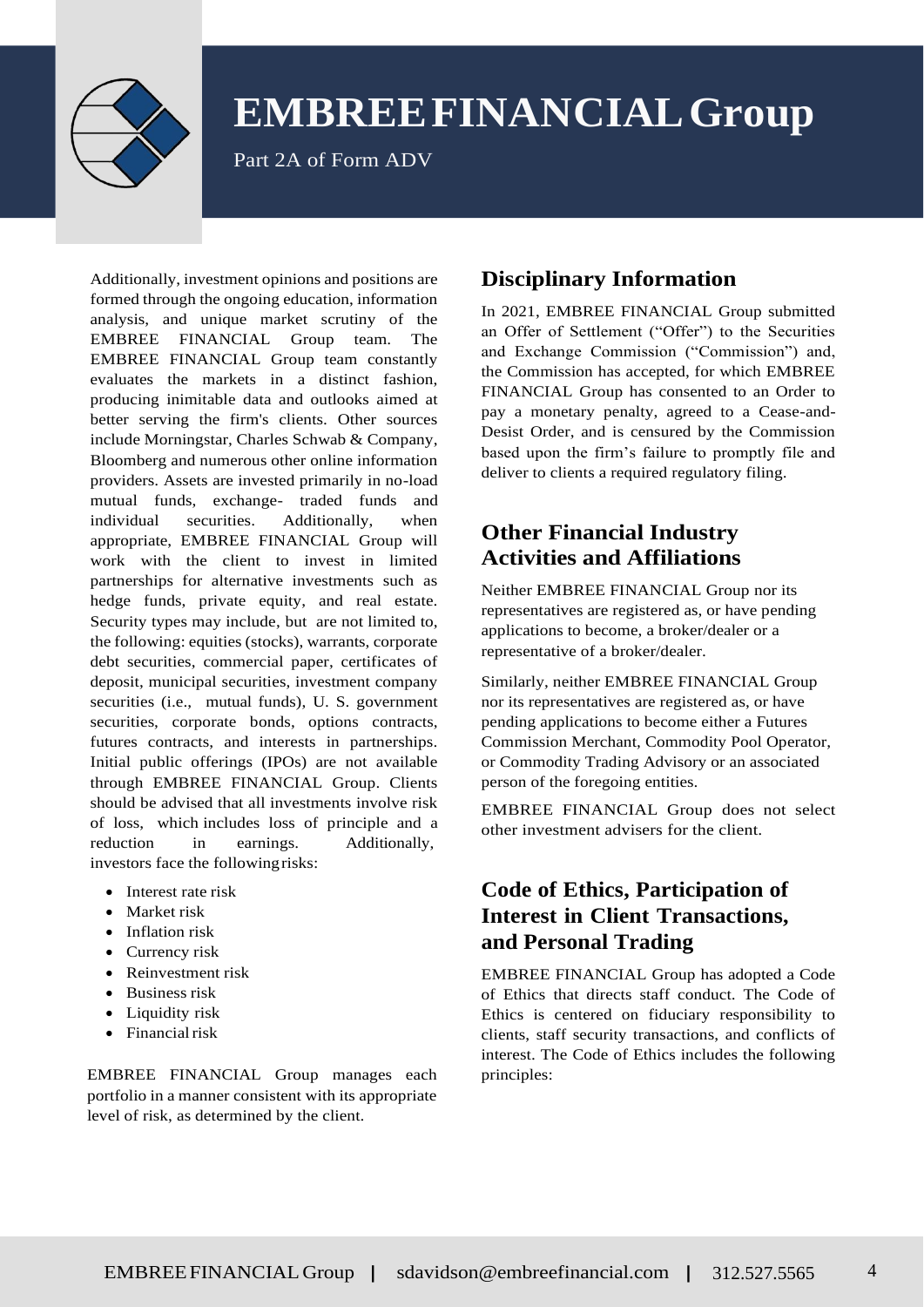

Part 2A of Form ADV

- Above all, EMBREE FINANCIAL Group's duty is to place the interests of clientsfirst.
- That staff securities transactions be conducted in a manner that avoids any actual or potential conflicts of interest, inside positions, or abuse of trust and responsibility to the client.
- That information concerning a client's financial interests, personal information, and security holdings be kept confidential and secure.

The Code of Ethics is available for review by clients and prospective clients upon request. EMBREE FINANCIAL Group and its employees may buy or sell securities that are also held by clients. Employees may not trade their own securities ahead of client trades. Employees comply with the provisions of the EMBREE FINANCIAL Group Compliance Manual.

The Chief Compliance Officer of EMBREE FINANCIAL Group is James J. Karabas. He reviews all employee investments. His investments are reviewed by the firm's Chief Executive Officer. The personal investment reviews ensure that the personal trading of employees does not affect the markets or impact clients, and that clients of the firm receive preferential treatment. Because most employee investments are small mutual fund transactions, large capitalization stocks or exchange-traded funds, they do not affect the securities markets or client accounts in any way.

#### <span id="page-6-0"></span>**Brokerage Practices**

EMBREE FINANCIAL Group does not have direct affiliation with any product sales firms other than for the purpose of accessing investment opportunities. Specific custodian recommendations are made to clients based on their need for investment flexibility, cost effectiveness, financial strength, quality of execution and operational excellence. EMBREE FINANCIAL Group recommends discount brokerage firms and trust companies (qualified

custodians), such as Charles Schwab & Co., Fidelity and TD Ameritrade.EMBREE FINANCIAL Group is an institutional advisor with Charles Schwab & Co., and custodies the bulk of its wealth management client assets with the firm. EMBREE FINANCIAL Group DOES NOT receive fees or commissions from any custodian. EMBREE FINANCIAL Group regularly reviews the execution of trades at each custodian, their financial strength, and their firm's reputation. The review is documented in the EMBREE FINANCIAL Group Compliance Manual. Transaction fees charged by the custodians are also reviewed. EMBREE FINANCIAL Group does not receive any portion of the trading fees. Most investments made on a client's behalf are made for them individually. However, at times investments/ trades may be aggregated for the sake of efficiency. Trade aggregation in individual securities ensures that all clients receive the same price, otherwise, with respect to mutual funds or exchange-traded funds, client(s) do not garner any benefit from trade aggregation.

#### <span id="page-6-1"></span>**Review of Accounts**

Account reviews are performed periodically with clients, as often as quarterly with some, and more often at least annually. Reviews may be more or less frequent, depending on market conditions, and are conducted either by phone or in person. Paul M. Embree, President; Matt Stadler, Senior Investment Advisor; James Karabas, CFP®, Managing Director; Jennifer Clifford, CFP®; Samantha Davidson, CFP®; William Embree, Investment Advisor; Michael Peart, Investment Advisor; David Bender, Investment Advisor; Gregory Makela, Investment Advisor; and Andrew Farinelli, Investment Advisor, may conduct client reviews. Other conditions that may trigger a review are changes in tax laws, changes in the client's financial, marital or employment status, or any other factors that may impact the client's financial situation.

Wealth Management clients receive monthly account statements from custodians.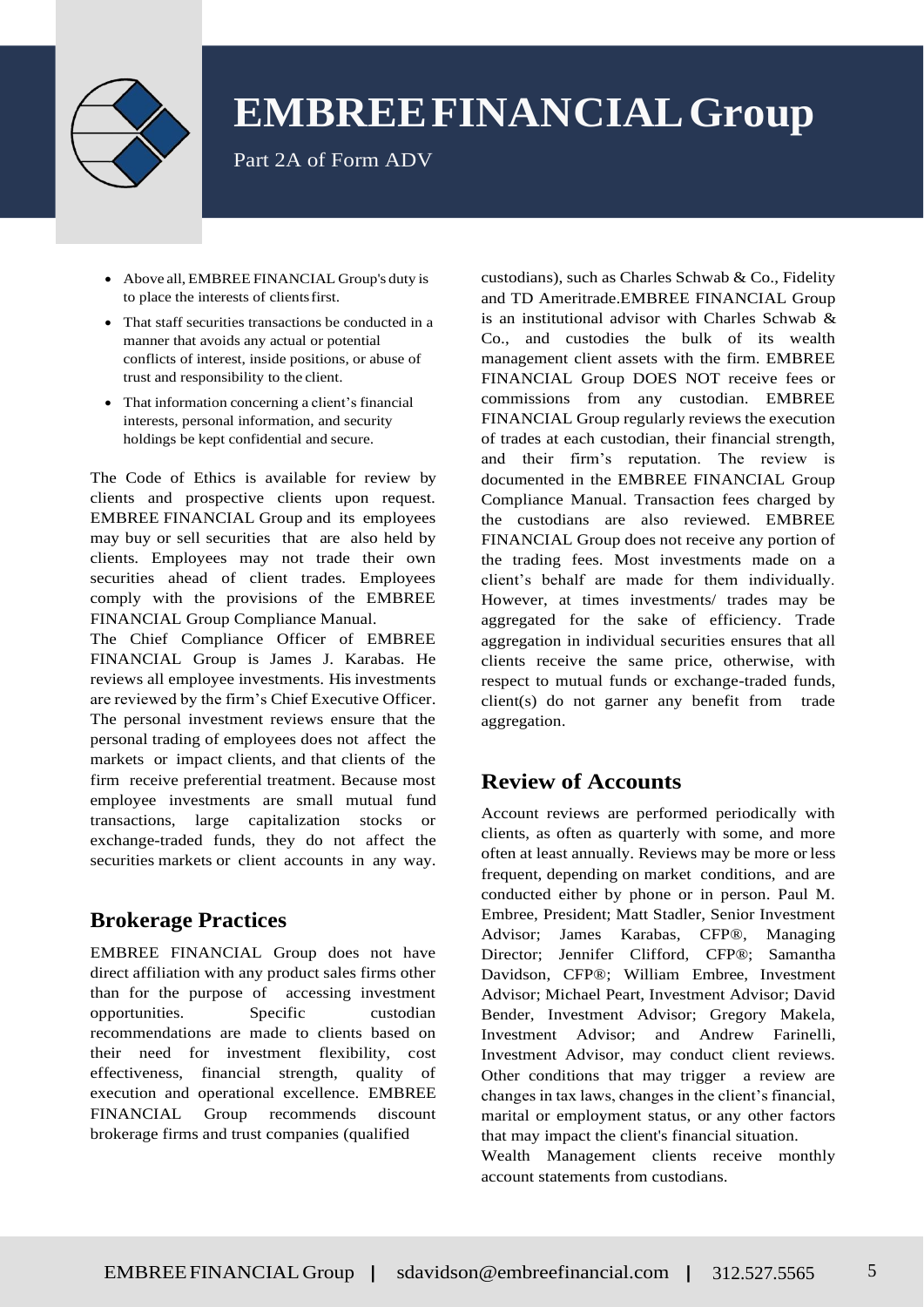

Part 2A of Form ADV

In addition, EMBREE FINANCIAL Group provides clients that meet a minimum requirement with supplementary customized statements on a quarterly basis. For reviews, statements are compiled with detailed portfolio analytics to facilitate discussion and provide clients with a deeper understanding of their portfolio's risk and return characteristics. Additional reports that pertain to a client's specific objectives may also be provided, such as retirement planning, net worth, or educational spending.

#### <span id="page-7-0"></span>**Client Referrals and Other Compensation**

In cases where the referring party is an affiliated person(s), some form of compensation may be involved. Any form of such compensation will be documented and disclosed to the client. EMBREE FINANCIAL Group does not accept referral fees or any form of remuneration from other professionals when a prospect or client is referred to them.

#### <span id="page-7-1"></span>**Custody**

Client assets are typically held at qualified custodians, such as Charles Schwab, TD Ameritrade, or Fidelity. The custodians provide detailed monthly account statements directly to clients at the client's address of record. Additionally, custodians provide the ability for clients to access account information online. Corporate retirement plan participants receive quarterly statements from plan record keepers and can access their account information online at any time.

<span id="page-7-2"></span>Clients are urged to compare the account statements received directly from their custodians with the quarterly performance report statements provided by EMBREE FINANCIAL Group.

#### **Investment Discretion**

EMBREE FINANCIAL Group accepts discretionary authority to manage securities accounts on behalf of clients, and to do so in a manner that is consistent with the client's stated goals and objectives. The firm and its advisors have the authority to determine, without obtaining specific client consent, the securities to be bought or sold, and the amount of the securities to be bought or sold.

A Limited Power of Attorney (LPOA) provides EMBREE FINANCIAL Group with the authority to make investments for clients on a discretionary basis. Discretionary trading authority facilitates placing trades in client accounts in a timely manner.

#### <span id="page-7-3"></span>**Voting Proxy Statements for Client Owned Securities**

Unless the client designates otherwise, EMBREE FINANCIAL Group votes proxies for securities over which it maintains discretionary authority consistent with its proxy voting policy. A copy of EMBREE FINANCIAL Group's proxy voting policy is available upon request.

#### <span id="page-7-4"></span>**Financial Information**

EMBREE FINANCIAL Group makes it a practice to adopt sound financial principles in managing its business. The firm does not have any financial impairment that will preclude the firm from meeting contractual commitments to clients.

EMBREE FINANCIAL Group is not required to provide a balance sheet because it does not serve as a custodian for client funds or securities, and does not require prepayment of fees of more than six months in advance.